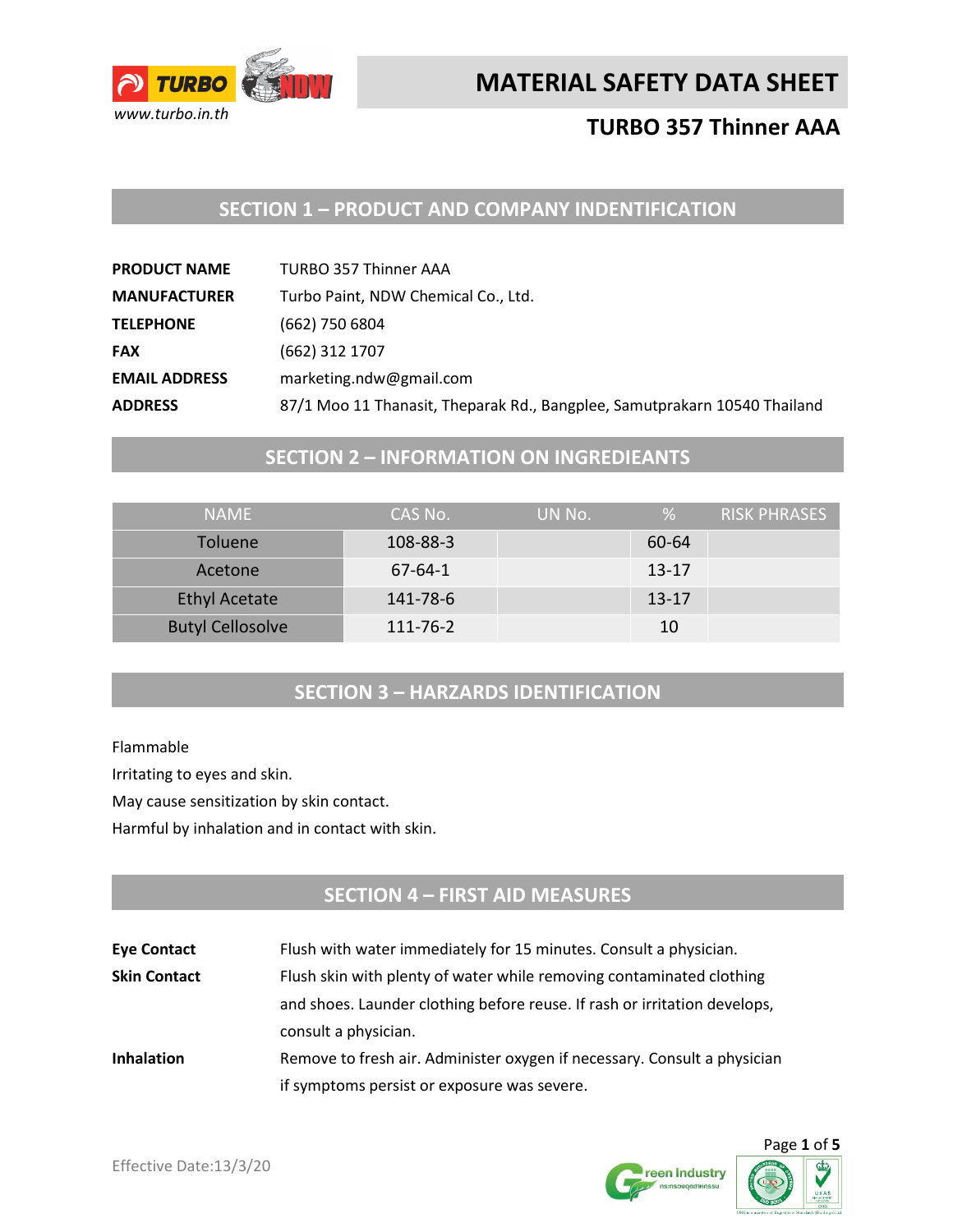

## **TURBO 357 Thinner AAA**

**Ingestion** If swallowed do not induce vomiting. Seek immediate medical attention.

### **SECTION 5 – FIRE AND EXPLOSION HAZARD DATA**

**Extinguishing Media** Recommended: alcohol resistant foam, CO2, powders, water spray. **Recommendations** Fire will produce dense black smoke. Exposure to decomposition products may cause a health hazard. Appropriate breathing apparatus may be required. Cool closed containers exposed to fire with water. Do not release runoff from fire to sewers or waterways.

### **SECTION 6 – ACCIDENTAL RELEASE MEASURES**

**Personal Precautions** Exclude sources of ignition and ventilate the area. Avoid breathing vapor or mist. Refer to protective measures listed in sections 7 and 8. **Spill Spill** Contain and collect spillage with non-combustible absorbent materials, e.g. sand, earth, vermiculite, diatomaceous earth and place in container for disposal according to local regulations (see section 13). Do not allow to enter drains or watercourses. Clean preferably with a detergent; avoid use of solvents. If the product contaminates lakes, rivers or sewage, inform appropriate authorities in accordance with local regulations.

### **SECTION 7 – HANDLING AND STORAGE**

**Handling** Do not get in eyes, on skin, or on clothing. Keep container tightly closed when not in use. Wear personal protection equipment. Do not breathe vapors. Wash thoroughly after handling. If pouring or transferring materials, ground all containers and tools. Do not weld, heat, cut or drill on full or empty containers. Avoid breathing vapors or spray mist. **Storage** Keep away from heat, sparks, open flames and oxidizing agents. Keep containers closed. Store in a cool, dry place with adequate ventilation.

## **SECTION 8 – EXPOSURE CONTROLS / PERSONAL PROTECTION**

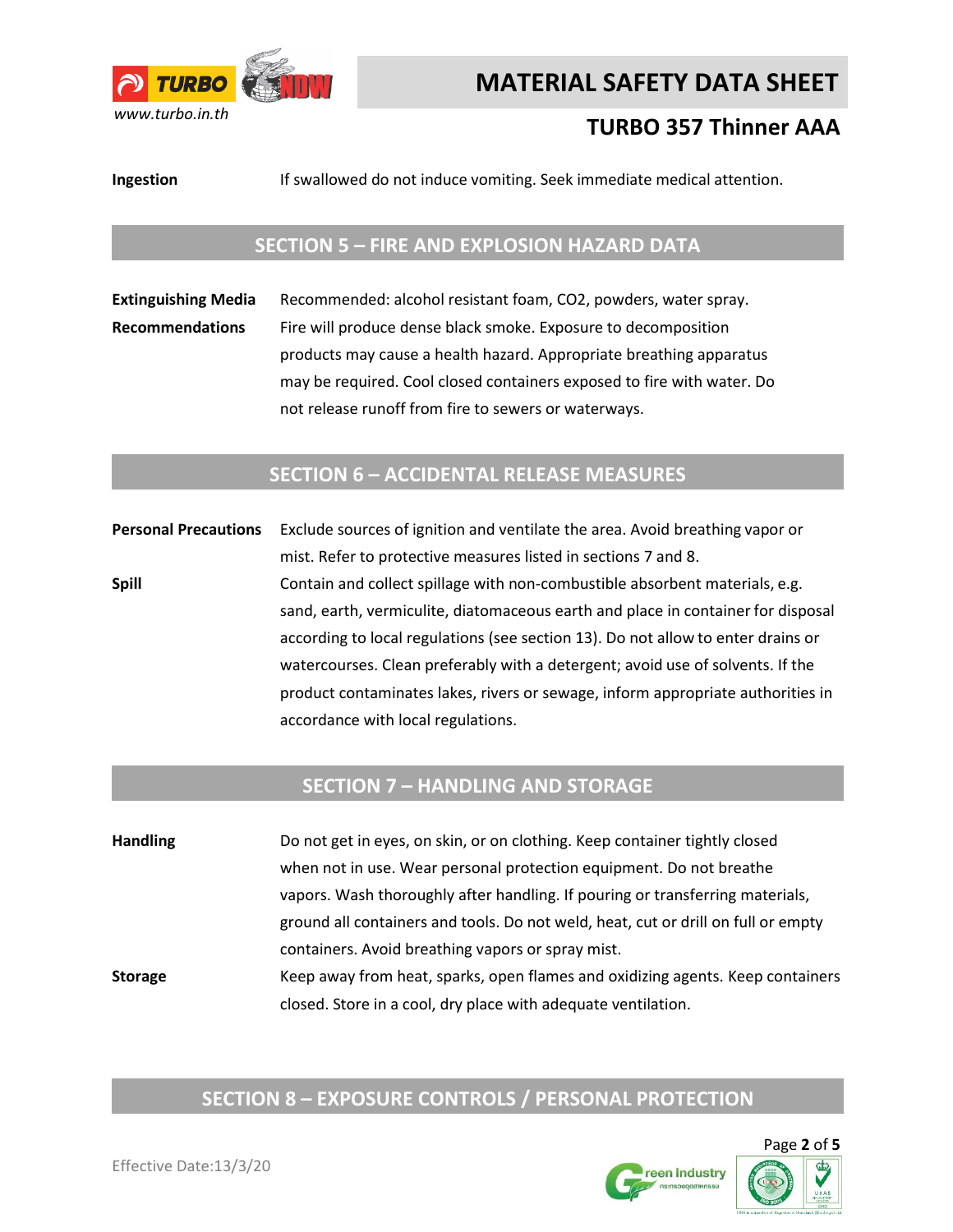



## **TURBO 357 Thinner AAA**

|              | Engineering Measures Provide forced air ventilation when applying in confined spaces.     |
|--------------|-------------------------------------------------------------------------------------------|
|              | Respiratory Protection Unlikely to be necessary. Use approved chemical filter respirator. |
| Eyes         | Safety glasses or chemical eye goggles are suggested.                                     |
| <b>Hands</b> | Non-natural, non-butyl rubber gloves are recommended.                                     |
| <b>Skin</b>  | Use protective clothing. Remove contaminated clothing and wash the affected               |
|              | with soap and water.                                                                      |

# **SECTION 9 – PHYSICAL AND CHEMICAL PROPERTIES**

| Liquid       |
|--------------|
| Clear        |
| Solvent odor |
| 0.80-0.85    |
|              |
| Insoluble    |
|              |

### **SECTION 10 – STABILITY AND REACTIVITY**

**Stability** Stable under recommended storage and handling conditions (see section 7). Hazardous Decomposition Products carbon monoxide, carbon dioxide, smoke, oxides of nitrogen. **Strong exothermic reactions** oxidizing agents, strong alkalis, strong acids.

## **SECTION 11 – TOXICOLOGICAL INFORMATION**

Not Available

**SECTION 12 – ECOLOGICAL INFORMATION**

Prolonged or repeated contact may cause chronic dermatitis. Appreciable evaporation to air is expected in the environment.



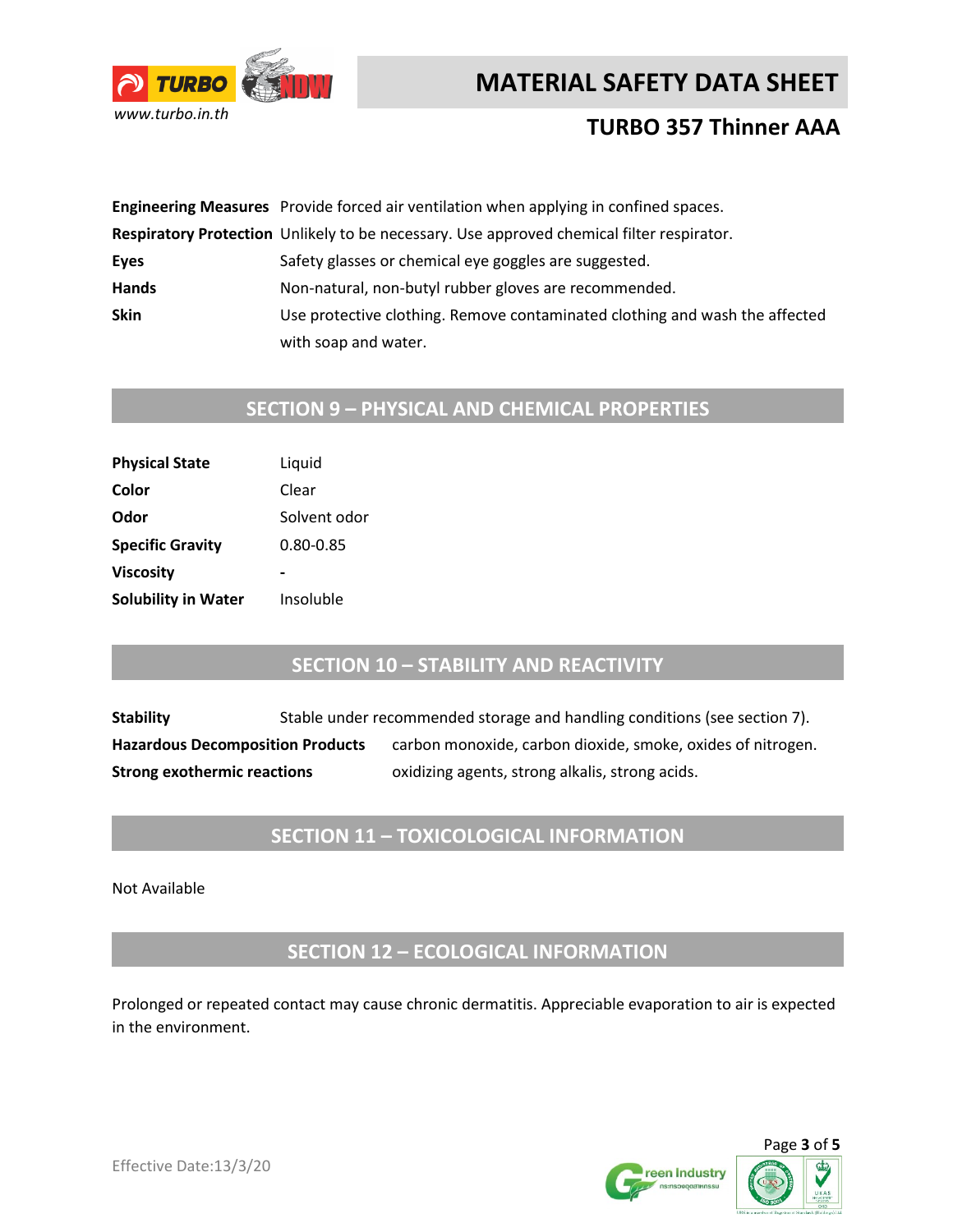

## **TURBO 357 Thinner AAA**

### **SECTION 13 – DISPOSAL CONSIDERATIONS**

#### **Method of disposal**

The generation of waste should be avoided or minimised wherever possible. Empty containers or liners may retain some product residues. This material and its container must be disposed of in a safe way. Dispose of surplus and non-recyclable products via a licensed waste disposal contractor. Disposal of this product, solutions and any by-products should at all times comply with the requirements of environmental protection and waste disposal legislation and any regional local authority requirements. Avoid dispersal of spilt material and runoff and contact with soil, waterways, drains and sewers.

### **SECTION 14 – TRANSPORT INFORMATION**

| Proper shipping name Thinner Solvent |      |
|--------------------------------------|------|
| Packing Group                        | ш    |
| <b>Hazard Class</b>                  | κ    |
| UN No.                               | 1263 |

### **SECTION 15 – REGULATORY INFORMATION**

Highly flammable Harmful by inhalation, in contact with skin and if swallowed Irritating to eye and skin Keep out of reach of children Keep away from sources of ignition – No Smoking Do not breathe gas/fumes/vapour/spray Avoid contact with skin and eyes Wear suitable protective clothing, gloves and eye/face protection

### **SECTION 16 – OTHER INFORMATION**

This document could not be used for certifying the quality of the product.

This document presents the information of the product and to be used for safety only.

**Remark** The above information and data given here is based on test, experiences that